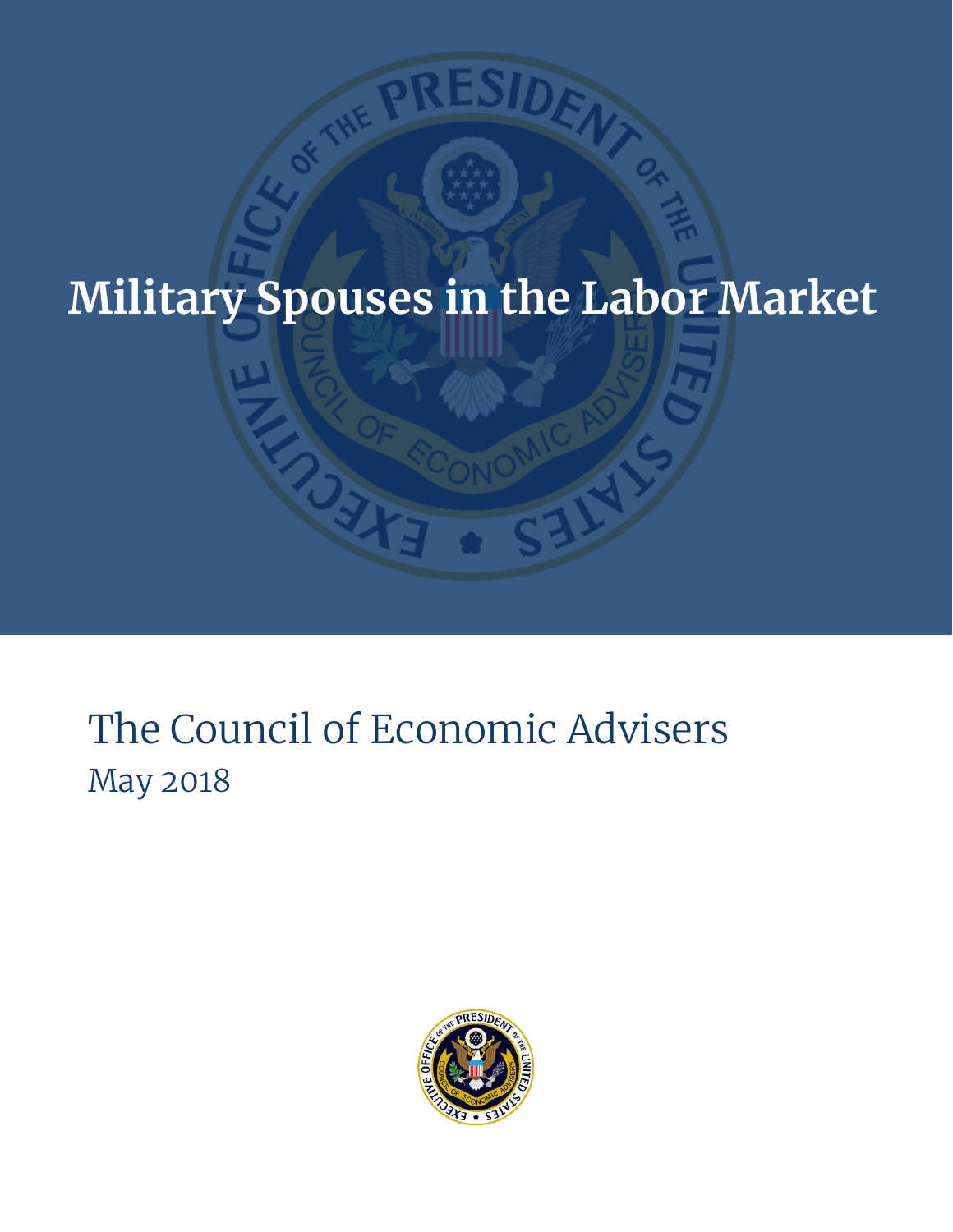#### **1. Introduction**

American military spouses, who number approximately 690,000, are a diverse population. Like their active duty husbands and wives, they come from varying racial and ethnic backgrounds, and bring a diversity of skills to the labor market. But military spouses face a particular challenge: they often find their labor market activities, including choices over whether to work, how many hours, and in what occupation, to be subject to the geographic and temporal constraints imposed by their active duty spouse. Spouses of service men and women stationed abroad are particularly disadvantaged, as foreign hosts often do not grant spousal work visas.

But even stateside assignments can bring difficulties. Military families typically move every two to three years, requiring frequent labor market adjustments for those who do not have remote work arrangements. In anticipation of frequent moves, employers may be reluctant to hire military spouses or they may offer these workers a lower wage in an attempt to recover turnover costs. Moreover, short cycles in each location may make it more difficult for military spouses to recoup the costs of occupational licensing and other fixed costs of labor force participation. Indeed, military spouses may be the quintessential "trailing spouse", their situation made even more challenging because their families encounter location *assignments*, rather than location choices, and the result may not be conducive to employment. Indeed, the U.S. Chamber of Commerce (2017) reports that many military bases are located more than 50 miles from an urban center.

#### **2. Demographics of Military Spouses**

According to the Department of Defense demographic data, in 2016 12 percent of the 690,000 military spouses were themselves active duty military, and nearly half of all married female active duty military members were in dual-military marriages (U.S. Department of Defense 2017). The analysis here focuses on working age (defined as 18 to 65) civilian spouses of active duty military personnel, and on those currently living in the United States. Approximately 88 percent of active duty service people are assigned to the United States and its territories.

Survey data from the American Community Survey in 2016, the most recent publicly available, provides detailed information on the demographics and labor market fortunes of military spouses. The analytical sample contains 4,268 working age military spouses who are not themselves in the military, representing 418,055 military spouses after applying sample weights.<sup>1</sup> According to the ACS survey, working age military spouses are predominantly female (92 percent), and they are young. Although the

 $1$  After adjusting the Department of Defense estimate of 690,000 military spouses by 12 percent for dual-military marriages and another 12 percent for active duty military stationed abroad, the expected number of military spouses in the sample is roughly 524,000. The difference may be attributable to a disproportionate number of married military members living abroad or to the separation between military spouses and their active duty husband or wife, since we identify military spouses in the ACS based on the military status of their spouse when present in the same household. Direct surveys of military households undertaken by the Department of Defense do not suffer from these military spouse omissions, but do not provide all of the labor market and demographic information presented here.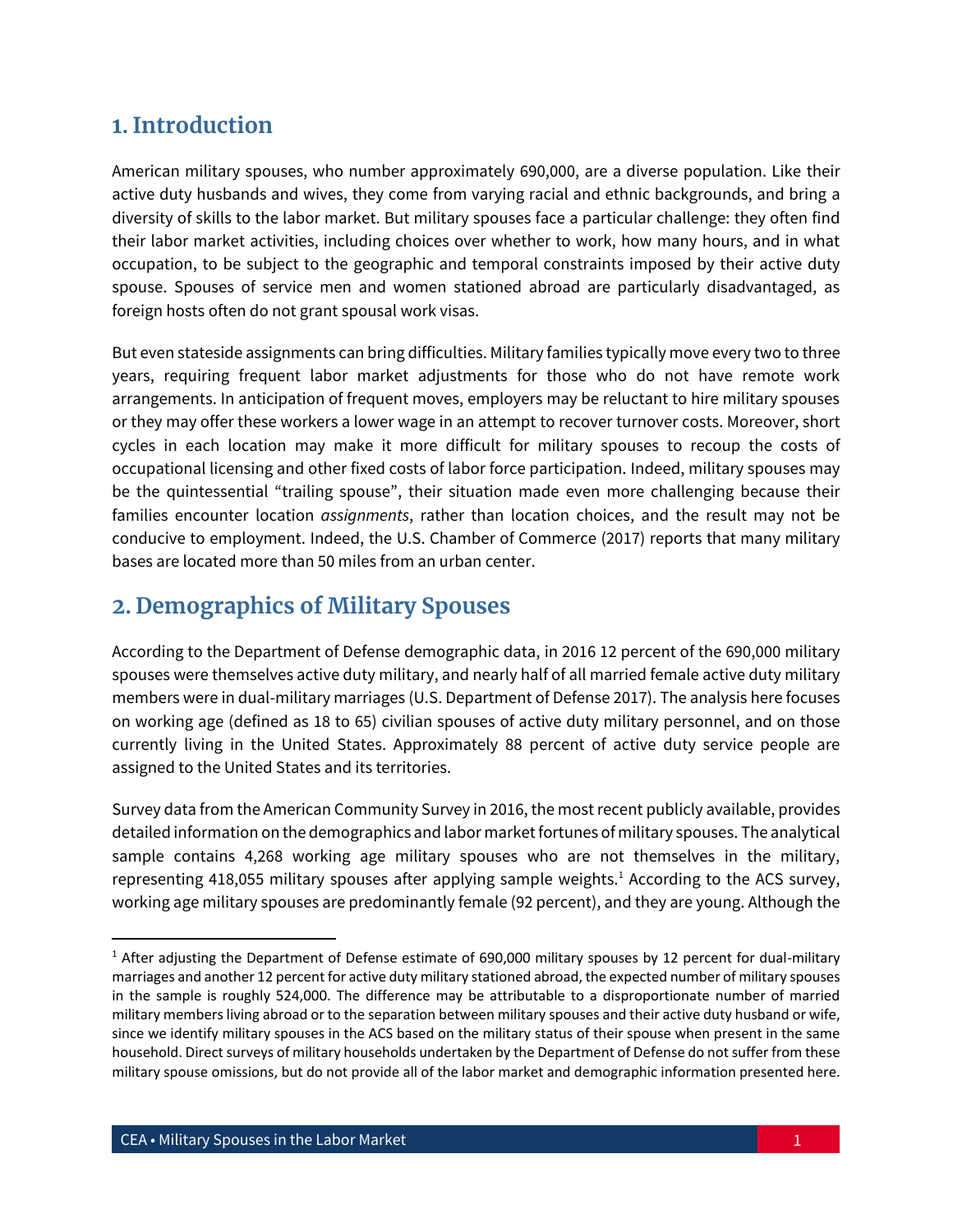average American adult of working age is 41 years old, working age military spouses are 33 years old, on average. <sup>2</sup> Military spouses are also more educated than other civilian, non-institutionalized Americans of working age, suggesting that losing their contributions to the labor market is particularly detrimental for the American economy (Figure 1). While approximately 30 percent of the U.S. working age population has a college degree, approximately 40 percent of military spouses in this age range do. And a greater share of military spouses attended some college, even without receiving a degree, than other working age Americans: 34 and 26 percent, respectively.

#### **Figure 1. Educational Attainment of Military Spouses and Other Working Age Americans**



Sources: American Community Survey (IPUMS); CEA calculations Note: Reflects rates for 18 to 65 year olds

# **3. Military Spouses are Less Likely to be Labor Force Participants**

Military spouses are far less likely to participate in the labor market than the general working age population, 57 percent compared to 76 percent in 2016, respectively, according to the ACS.<sup>3</sup> Survey data from the U.S. Chamber of Commerce (2017) indicate a similar disparity. Differences in age, sex, race, and ethnicity, cannot account for the gap between military spouses and their peers. Indeed, accounting for these differences raises the labor force participation gap. And because labor force participation rises with education, controlling for education further increases the gap between participation for military spouses and what would be expected given their demographics.

 $2$  All comparisons refer to the civilian, noninstitutionalized population aged 18 to 65.

<sup>&</sup>lt;sup>3</sup> We use the American Community Survey rather than the Current Population Survey in this report because the former is a far larger survey, and military spouses represent a small percentage of the overall population.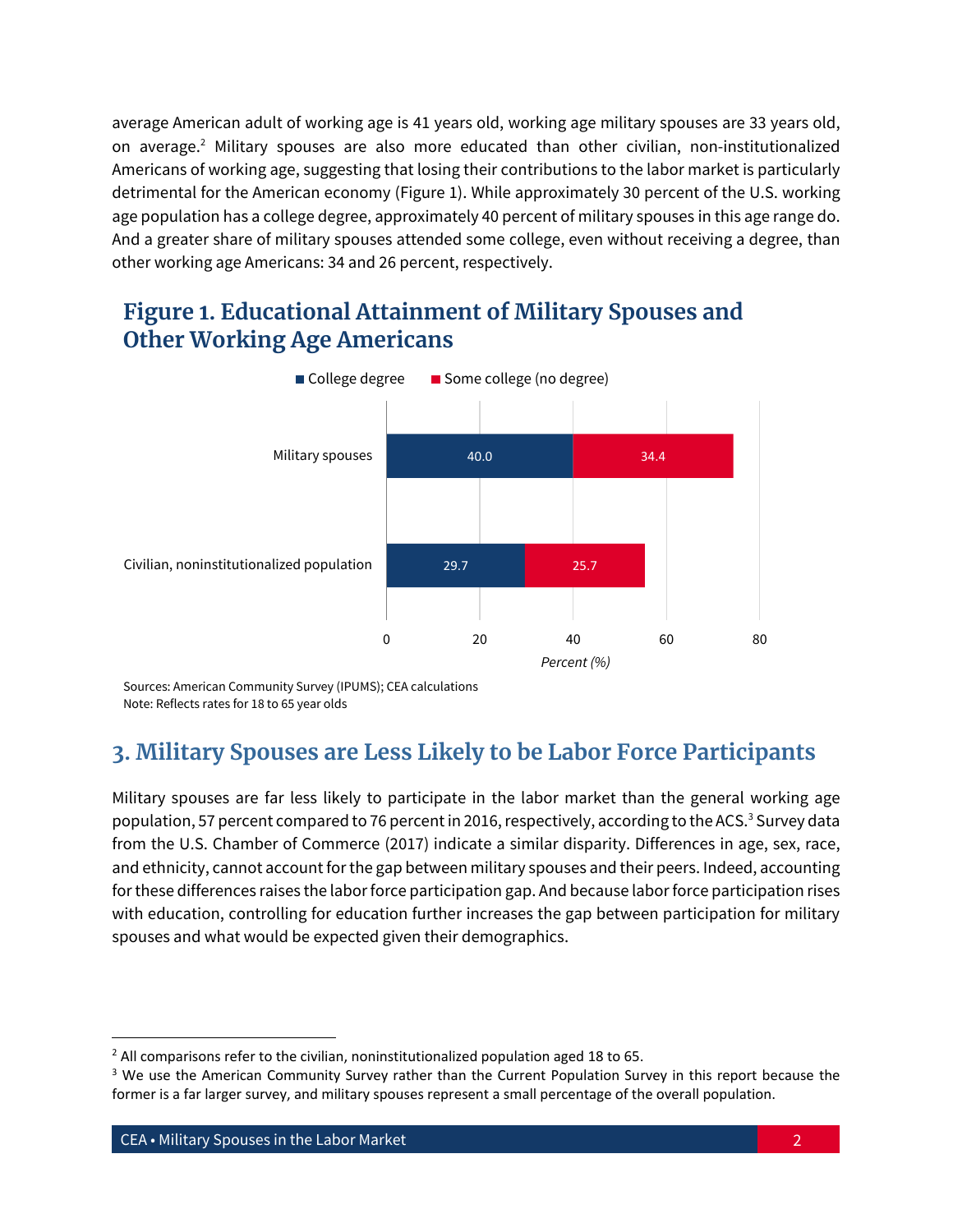## **4. When Employed, Military Spouses Earn Less Than Would Otherwise Be Expected**



# **Figure 2. Estimated Value of Military Spouses' Average Income Losses**

Sources: American Community Survey (IPUMS); CEA calculations. Note: Assumes discount rate of 3 percent.

Using data from the Deployment Life Study (DLS) matched to the ACS, Meadows et al. (2016) find that military spouses earned substantially less than other labor market participants with similar characteristics.<sup>4</sup> Our estimates, which are based entirely on the ACS, confirm this. Compared to all working age, noninstitutionalized, civilian labor market participants who earned more than \$1,000 in 2015, and accounting for differences in sex, age, race, ethnicity, and education, military spouses earned, on average, 26.8 percent less in wage and salary income than their non-military spouse peers. Much of the difference can be explained by differences in weeks worked per year and in hours worked per week, with military spouses working fewer weeks in 2015 and fewer hours per week. But even among full-time, year-round workers, military spouses find themselves at a disadvantage, with wage and salary earnings 3.4 percent less than would be expected given their demographic characteristics. The broader earnings "penalty" measure, 26.8 percent, amounts to \$12,374 per year and, over a 20 year military career (upon which military personnel are available for retirement benefits), \$189,614 in lost income, measured in present value (Figure 2).<sup>5</sup> Because this number is predicated on labor force participation, it may be an underestimate of the full earnings disadvantage military spouses face. On the other hand, military

<sup>4</sup> Using a sample of 1,779 military wives from DLS, the Meadows et al. study matches each wife to similar women in the 2009-2011 ACS survey. They find a \$17,000 earnings gap between military wives and the matched sample, including the effects of non-employment.

<sup>&</sup>lt;sup>5</sup> This is using a 3% discount rate. Using a 7% discount rate, the loss is \$140,265.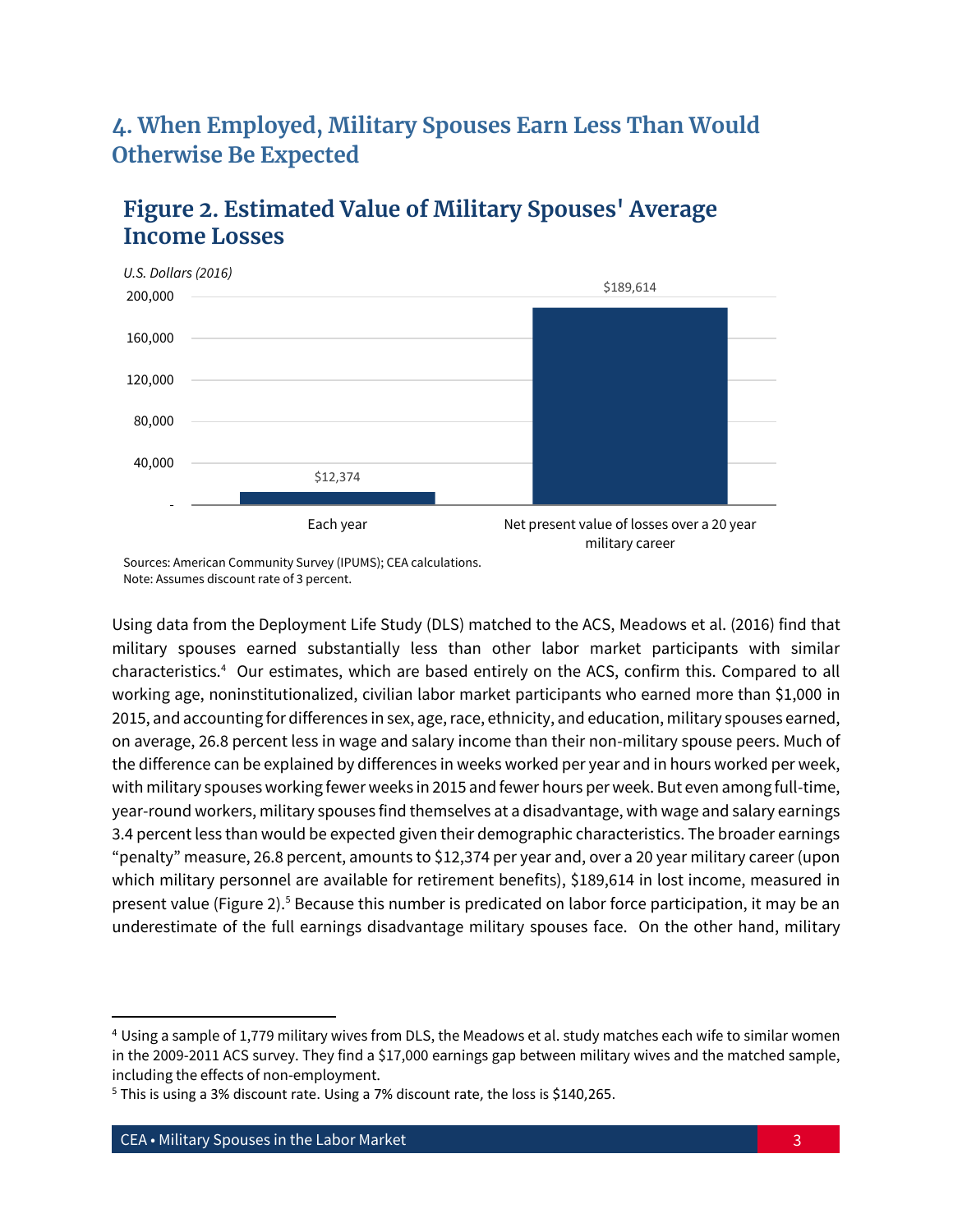spouses may choose to remain out of the labor force or work fewer hours for reasons other than their spouse's occupation, which would make these results an over estimate.

# **5. Military Spouses Face Higher Rates of Unemployment**

A survey conducted by the U.S. Chamber of Commerce (2017) indicates military spouses experience higher rates of unemployment than do other adults, and Federal data back up this claim. Based on a survey of 1,273 active duty military members *and veterans*, the U.S. Chamber estimates that military spouses and spouses of recent veterans had a 16 percent unemployment rate in 2017. ACS data suggest the rate is lower than this, 10.2 percent in 2016, but still nearly twice the rate for the overall U.S. population between 18 and 65.<sup>6</sup>

Military spouses also may find themselves employed part time even if they would prefer full time work. The rate of part time employment among military spouses is 31.6 percent in the 2016 ACS sample compared to 19.6 percent in the population at large. Whether part time employment is desired or not is not discernible from the ACS data, but 50 percent of military and recent veteran spouse respondents in the U.S. Chamber survey who were working part time indicated a desire to work full time.

# **6. Military Spouses are Disproportionately Affected by Occupational Licensing Requirements**

Occupational licensing regimes in each State impose additional barriers to labor market participation, and a new resident must clear these hurdles before commencing work. Military spouses are more likely than other workers to be caught up in this country's patchwork of occupational licensing laws, both because they are more likely to move across State lines and because they are disproportionately employed in occupations that require a license. The Bureau of Labor Statistics estimates that 22 percent of all workers required a government license to do their job in 2016, while 35 percent of military spouses in the labor force worked in occupations requiring a license or certification (U.S. Department of Treasury and U.S. Department of Defense 2012). Moreover, military families move much more frequently than civilian families, including across State lines, where military spouses face the potential for relicensing at every interstate move. The 2016 ACS survey indicates working age military spouses were seven times as likely to move across State lines in the United States as the civilian noninstitutionalized working age population in general.

 $6$  A tabulation of the ACS data gives an unemployment rate for the civilian noninstitutionalized population aged 18 to 65 of 5.7 percent in 2016. Tabulations of ACS data tend to generate higher unemployment rates than the official U.S. statistics based on the Current Population Survey (CPS), in part because the CPS is designed to minimize weather and holiday disruptions in labor market data while the ACS is not. But the CPS, with its small sample size and omission of military families living in group quarters, is not a viable option for this analysis.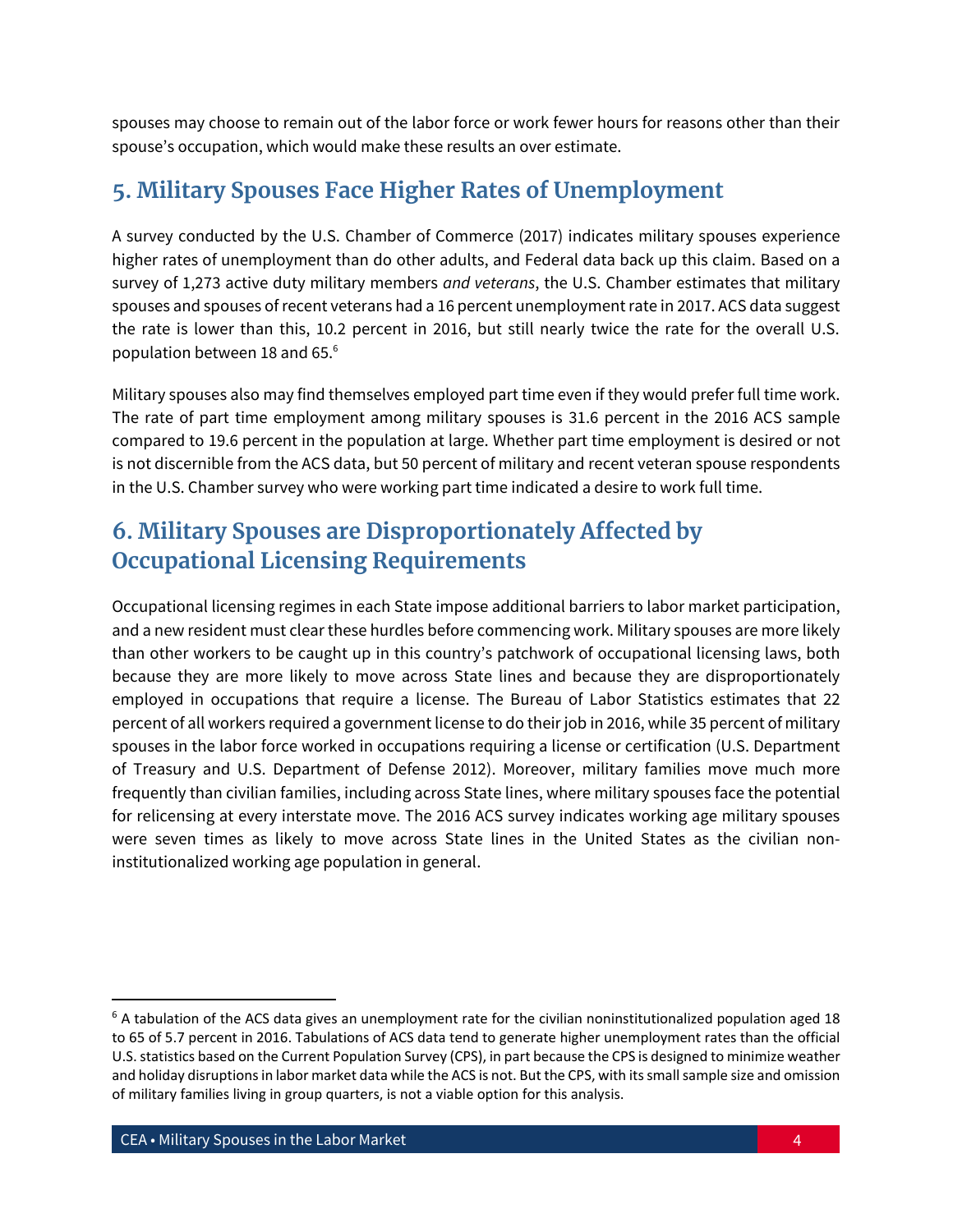## **7. Some Policies to Assist Military Spouses are Already in Place**

As discussed in the 2018 Economic Report of the President, there are a number of initiatives already in place to assist military spouses. The Department of Defense houses a number of programs charged with facilitating the gainful, rewarding employment of military spouses. The newest of these, known as the Spouse Education and Career Opportunities (SECO) assists military spouses with education and training, as well as funding a career call center to assist spouses with logistics and answer questions. The program also supports the Military Spouse Employment Partnership (MSEP), launched in June 2011, which pairs military spouses with partnering employers which have prioritized recruiting, hiring, and training military spouses. The Chamber of Commerce has also implemented a new "Hiring our Heroes" initiative, begun in March 2011, which operates through local Chamber offices around the country to connect both military and veteran spouses to the labor market. In addition, the Department of Defense is working to promote license portability by working with State governments on reciprocity agreements for military spouses. Although a majority of States have agreed to some form of license portability or expedited licensure, a recent audit performed by the University of Minnesota suggests the implementation has been uneven, with only 40 percent of States including information about military spouse licensure on their websites and a majority of customer service representatives unaware of the relevant legislation (University of Minnesota 2017).

#### **8. Conclusions**

Military families make many sacrifices for American security and prosperity. Among these are the labor market disadvantages faced by military spouses. Frequent moves, unpredictable hours, rural base assignments, and deployments all take a toll on the labor market outcomes of military spouses. Our estimates suggest that military spouses earn more than \$12,000 per year less than other workers, resulting in losses of nearly \$190,000 over a 20 year military career. This problem has attracted attention from private industry and from government, both of which have taken steps to encourage the employment of military spouses.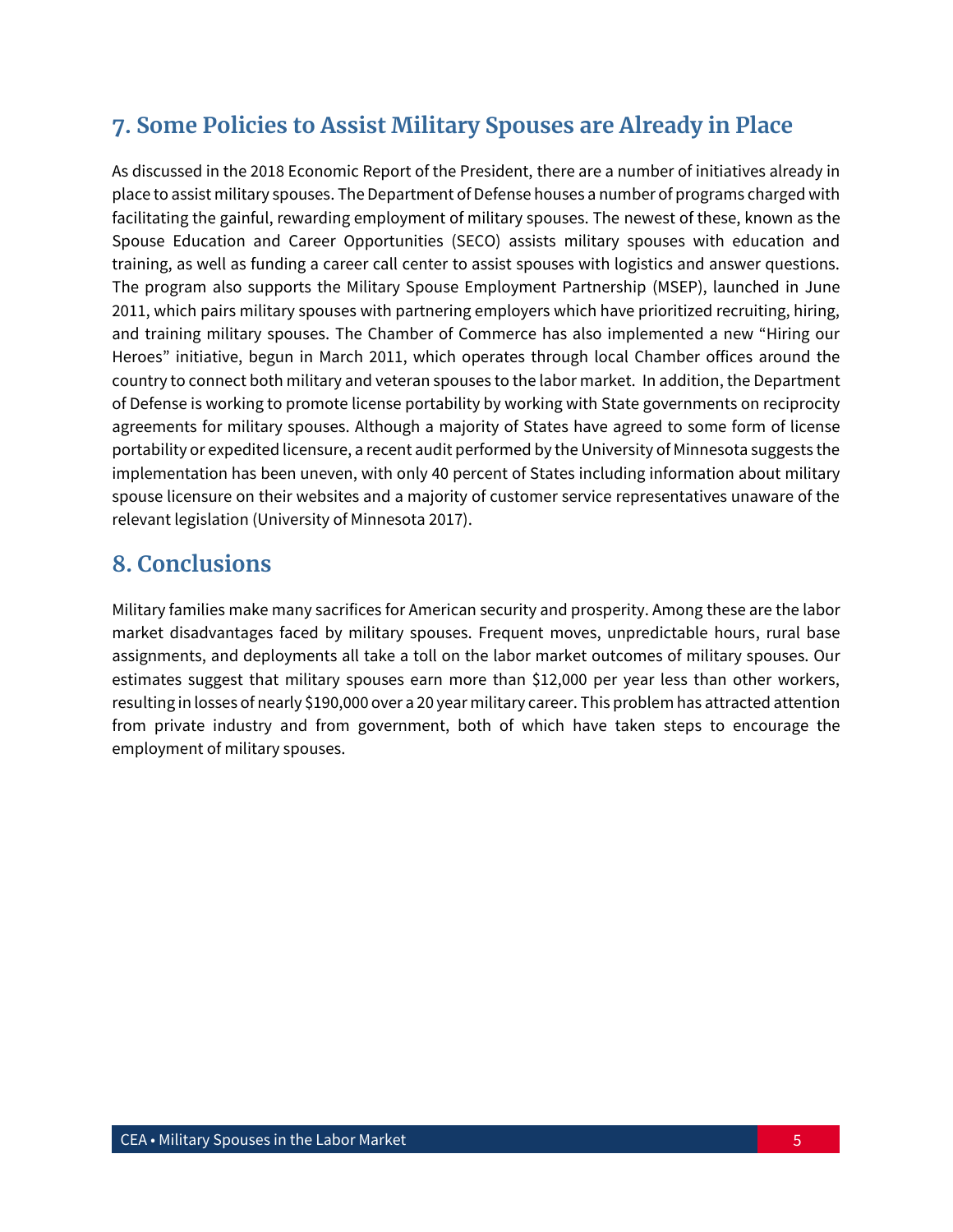#### **References**

BLS (U.S. Bureau of Labor Statistics). 2016. "American Community Survey." The Census Bureau.

Borden, L. M., K. Gliske, Z. Lu, E. Mischel, M. Otto, A. Otto, A. Richmond, H. Root, B. Schroeder, and T. Smischney. 2017. *Military Spouse Licensure Portability Examination*. The Center for Research and Outreach (REACH), the University of Minnesota.

CEA (Council of Economic Advisers). 2018. *Economic Report of the President*. Washington: U.S. Government Publishing Office.

Meadows, S. O., B. A Griffin, B. R. Karney, and J. Pollak. 2015. "Employment gaps between military spouses and matched civilians." *Armed Forces & Society* 42, no. 3: 542-561.

Ruggles, S., K. Genadek, R. Goeken, J.Grover, and M. Sobek. 2017. Integrated Public Use Microdata Series: Version 7.0 [dataset]. Minneapolis: University of Minnesota.

U.S. Chamber of Commerce. 2017. "Military Spouses in the Workplace: Understanding the Impacts of Spouse Unemployment on Military Recruitment, Retention, and Readiness."

U.S. Department of Defense. 2016. "2016 Demographics: Profile of the Military Community."

U.S. Department of Treasury and U.S. Department of Defense. 2012. "Supporting our Military Families: Best Practices for Streamlining Occupational Licensing Across State Lines."